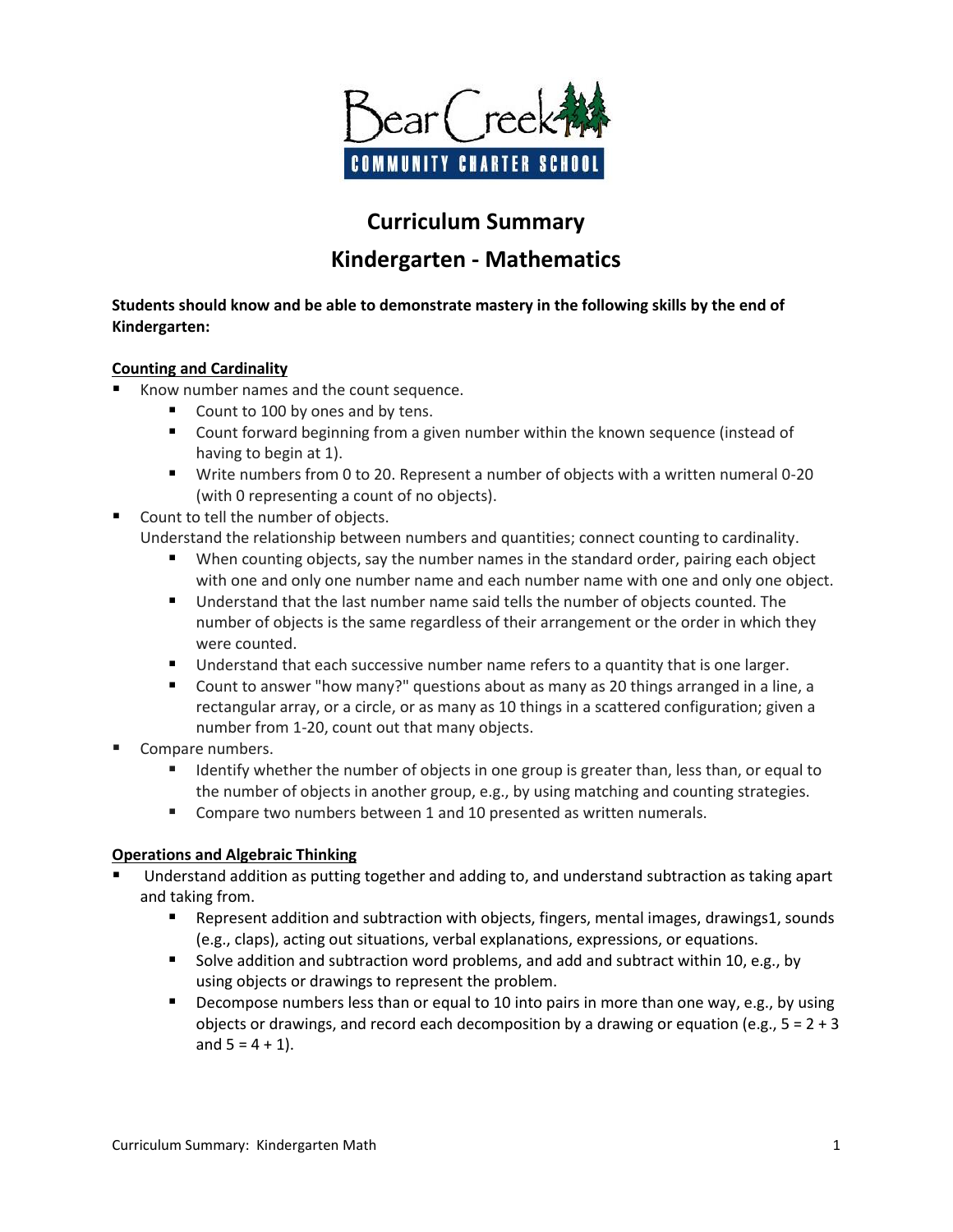#### **Operations and Algebraic Thinking**

- Understand addition as putting together and adding to, and understand subtraction as taking apart and taking from.
	- For any number from 1 to 9, find the number that makes 10 when added to the given number, e.g., by using objects or drawings, and record the answer with a drawing or equation.
	- **Fillently add and subtract within 5.**

#### **Number and Operations in Base Ten**

- Work with numbers 11-19 to gain foundations for place value.
	- **Compose and decompose numbers from 11 to 19 into ten ones and some further ones, e.g.,** by using objects or drawings, and record each composition or decomposition by a drawing or equation (such as  $18 = 10 + 8$ ); understand that these numbers are composed of ten ones and one, two, three, four, five, six, seven, eight, or nine ones.

#### **Measurement and Data**

- Describe and compare measurable attributes.
	- Describe measurable attributes of objects, such as length or weight. Describe several measurable attributes of a single object.
	- **P** Directly compare two objects with a measurable attribute in common, to see which object has "more of"/"less of" the attribute, and describe the difference. For example, directly compare the heights of two children and describe one child as taller/shorter.
- Classify objects and count the number of objects in each category.
	- **EXTENDITY Classify objects into given categories; count the numbers of objects in each category and** sort the categories by count.

#### **Geometry**

- Identify and describe shapes.
	- Describe objects in the environment using names of shapes, and describe the relative positions of these objects using terms such as above, below, beside, in front of, behind, and next to.
	- Correctly name shapes regardless of their orientations or overall size.
	- Identify shapes as two-dimensional (lying in a plane, "flat") or three-dimensional ("solid").
- Analyze, compare, create, and compose shapes.
	- Analyze and compare two- and three-dimensional shapes, in different sizes and orientations, using informal language to describe their similarities, differences, parts (e.g., number of sides and vertices/"corners") and other attributes (e.g., having sides of equal length).
	- **Model shapes in the world by building shapes from components (e.g., sticks and clay balls)** and drawing shapes.
	- Compose simple shapes to form larger shapes. For example, "Can you join these two triangles with full sides touching to make a rectangle?"